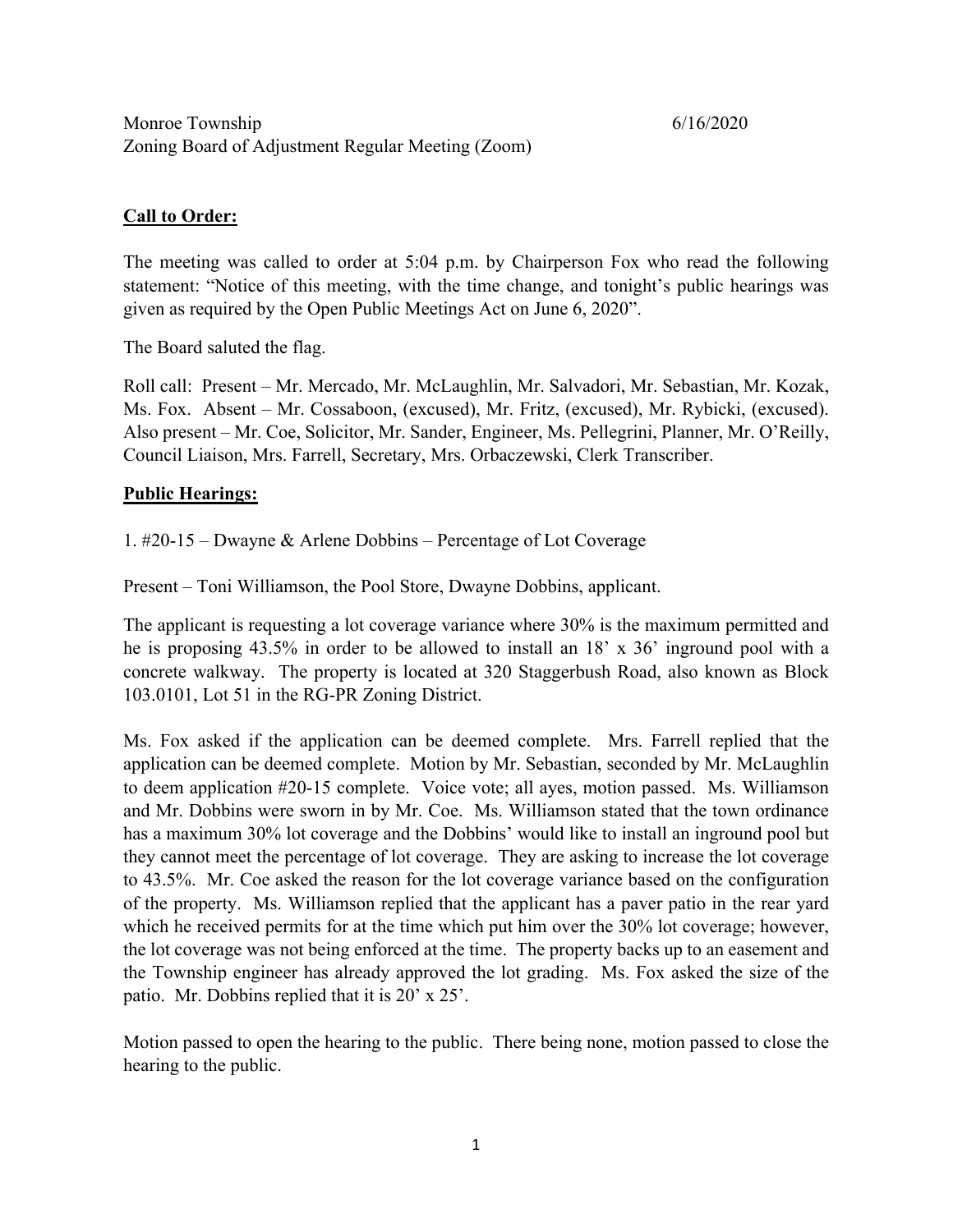## **Public Hearings: (continued)**

1. #20-15 – Dwayne & Arlene Dobbins (continued)

Mr. Coe reviewed the variance for the Board. Motion by Mr. McLaughlin, seconded by Mr. Sebastian to grant the 43.5% lot coverage variance conditioned upon the applicant constructing the pool in accordance with the plan submitted, the applicant must obtain all necessary permits, and the applicant must maintain their escrow account. Roll call vote: Ayes – Mr. McLaughlin, Mr. Sebastian, Mr. Mercado, Mr. Salvadori, Mr. Kozak, Ms. Fox. Nays – Zero. Abstentions – Zero.

2. #20-16 – John McHugh – Percentage of Lot Coverage

Present – Toni Williamson, the Pool Store, John McHugh, applicant.

The applicant is requesting a lot coverage variance where 30% is the maximum permitted and the applicant is proposing 42.5% in order to be allowed to install an 18' x 36' inground pool with a concrete walkway. The property is located at 1963 Steeplechase Drive, also known as Block 150.0101, Lot 23 in the R-2 Zoning District.

Ms. Fox asked if the application can be deemed complete. Mrs. Farrell replied that the application can be deemed complete. Motion by Mr. Salvadori, seconded by Mr. Mercado to deem application #20-16 complete. Voice vote; all ayes, motion passed. Ms. Williamson and Mr. McHugh were sworn in by Mr. Coe. Mr. McHugh stated he is before the Board to request a lot coverage variance. Mr. Coe asked for a description of the applicant's rear yard and the reason for the increase in lot coverage. Ms. Williamson stated that Mr. McHugh had previously constructed a deck in his backyard which put him over the lot coverage maximum anyway; however, the lot coverage was not being enforced then, so in order to have the inground pool, he now needs the lot coverage variance. Mr. McHugh's property backs up to a wooded area and he has a completed lot grading plan which was approved by the Township engineer.

Motion passed to open the hearing to the public. There being none, motion passed to close the hearing to the public.

Mr. Coe reviewed the variance for the Board. Motion by Mr. McLaughlin, seconded by Mr. Salvadori to grant the lot coverage variance of 42.5% conditioned upon the applicant constructing the pool in accordance with the plans submitted, the applicant must obtain all necessary permits, and the applicant must maintain his escrow account. Roll call vote: Ayes – Mr. McLaughlin, Mr. Salvadori, Mr. Mercado, Mr. Sebastian, Mr. Kozak, Ms. Fox. Nays – Zero. Abstentions – Zero.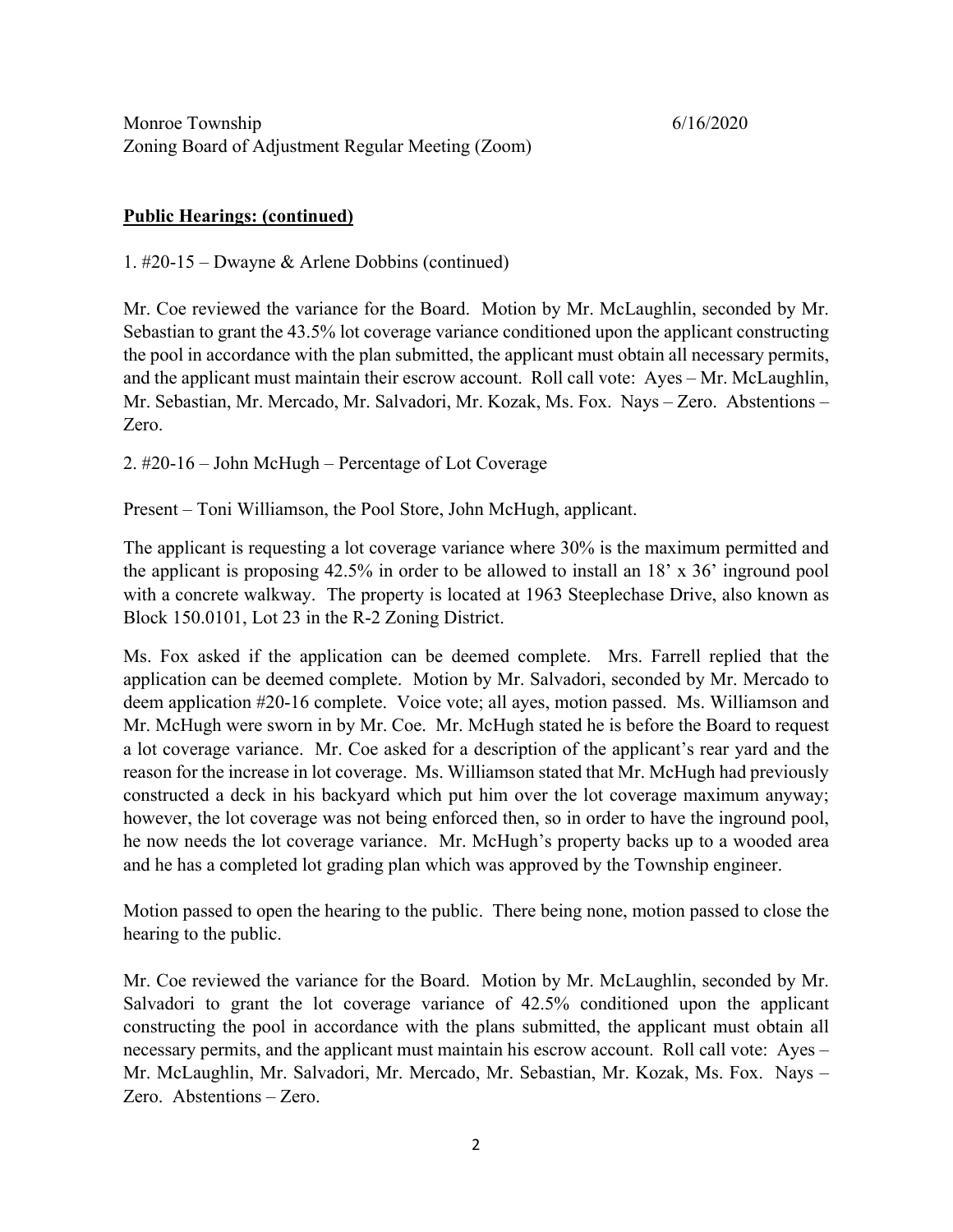# **Public Hearings: (continued)**

3. #20-17 – Celina Dottoli – Percentage of Lot Coverage

Present – Toni Williamson, the Pool Store, Kevin Douglas Koch, applicant's wife, Celina Dottoli, applicant.

The applicant is requesting a lot coverage variance where 30% is the maximum permitted and she is proposing 42% in order to be in conformance due to the installation of a 16' x 36' inground pool. The property is located at 398 Staggerbush Road, also known as Block 103.0101, Lot 70 in the RG-PR Zoning District.

Ms. Fox asked if the application can be deemed complete. Mrs. Farrell replied that the application can be deemed complete. Motion by Mr. McLaughlin, seconded by Mr. Salvadori to deem application #20-17 complete. Voice vote; all ayes, motion passed. Ms. Williamson and Ms. Dottoli were sworn in by Mr. Coe. Ms. Williamson stated that the pool at this residence was installed several years ago; however, this year the building inspector visited properties that had pools installed that may have been over the percentage of lot coverage which was not being enforced previously. The applicant was then required to come to the Board for the variance in order to be in compliance. The Township engineer has approved the lot grading for the pool. Mr. Coe asked if the applicant has a deck or patio as well. Ms. Williamson stated that they had installed extra pavers and concrete when the pool was installed.

Motion passed to open the hearing to the public. There being none, motion passed to close the hearing to the public.

Mr. Coe reviewed the variance for the Board. Motion by Mr. Sebastian, seconded by Mr. McLaughlin to grant the lot coverage variance for 42% conditioned upon the applicant maintaining their escrow account and receiving the proper permits. Roll call vote: Ayes – Mr. Sebastian, Mr. McLaughlin, Mr. Mercado, Mr. Salvadori, Mr. Kozak, Ms. Fox. Nays – Zero. Abstentions – Zero.

4. #02-03 & #497-SP – Cube Smart – Amended Use Variance/Prelim & Final Major Site Plan

Present – Norm Kotach, applicant, Len Schwartz, applicant's attorney, David Boesch, applicant's engineer, Matthew DuBois, applicant's engineer.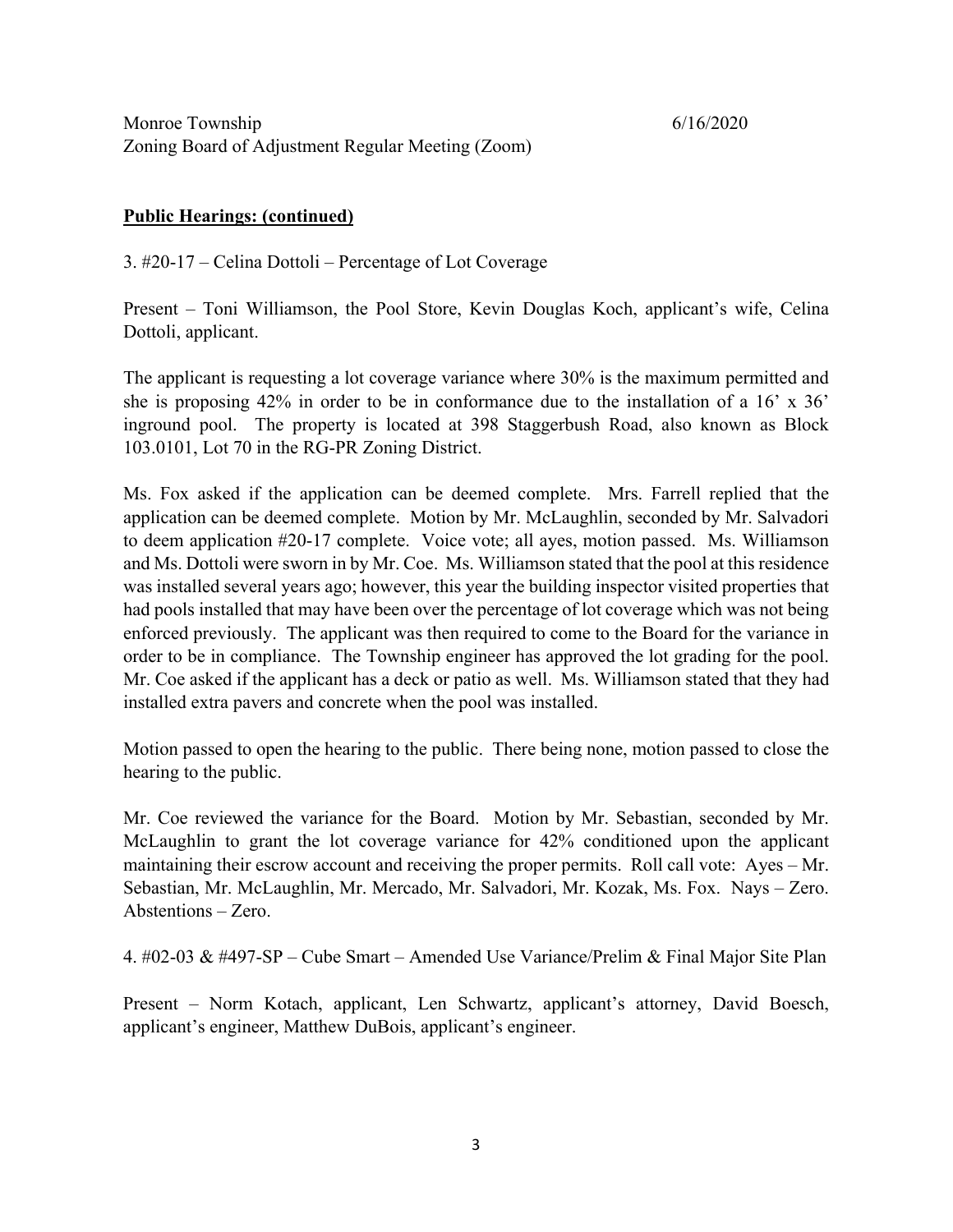## **Public Hearings: (continued)**

## 4. #02-03 & #497-SP – Nak Management/Cube Smart (continued)

The applicant is requesting an amended use variance along with preliminary and final major site plan for the proposed expansion of the existing self-storage business currently known as Monroe Self Storage. The expansion will include a one-story self-storage building which will contain an office and 284 rental units as well as two additional buildings containing 25 and 17 units respectively. The property is located at 638-640 N. Black Horse Pike, also known as Block 1603, Lot 45 in the Commercial and R-2 Zoning Districts.

Ms. Fox asked if the application can be deemed complete. Mrs. Farrell replied that per Mr. Sander's report, the applicant is requesting several submission waivers in order to deem the application complete. Mr. Sander stated that the applicant is requesting waivers from providing the traffic study, the environmental assessment, from providing the topographic contours 200 feet beyond the property lines, and a written description of the operation of the site. Mr. Coe asked for Mr. Sander's recommendation with regard to the waivers. Mr. Sander replied he did not have any objection to the Board granting the waivers. Motion by Mr. McLaughlin, seconded by Mr. Salvadori to grant the waivers and deem the application complete. Voice vote; all ayes, motion passed. Mr. Kotach, Mr. Boesch, Mr. DuBois, Ms. Pellegrini, and Mr. Sander were sworn in by Mr. Coe.

Mr. Coe stated he pre-marked the exhibits as A-1 through A-5. Mr. Schwartz stated that this site was previously Monroe Self Storage and is now named Cube Smart. He stated the site was granted a use variance and site plan approval in 2003 because the property is split zoned. He stated that the new owners want to expand the business and the use variance has to be amended because they are proposing a new building in the R-2 Zone. There are additional variances being requested as well. Mr. Schwartz stated that the existing building in the center of the property that was a medical building will be demolished. Also, the existing office will be converted to storage units and the new office will be located in the new building being constructed on the right side of the property.

Mr. Boesch gave a brief presentation of the project. The site currently contains ten self-storage buildings. Five of those buildings are either fully or substantially in the R-2 Zone and the other five are in the Commercial Zone. The applicant is proposing to construct three new buildings, identified as Building A, which will be a climate-controlled building. It is 32,772 square feet and will be located in the front of the existing buildings along the Black Horse Pike. Building L will be located immediately behind Building A, and that building will be 4,700 square feet, with garage door access to the drive aisle with existing buildings, Building M, will be located to the rear of the existing developed area and will be 3,400 square feet, with garage doors facing the Black Horse Pike.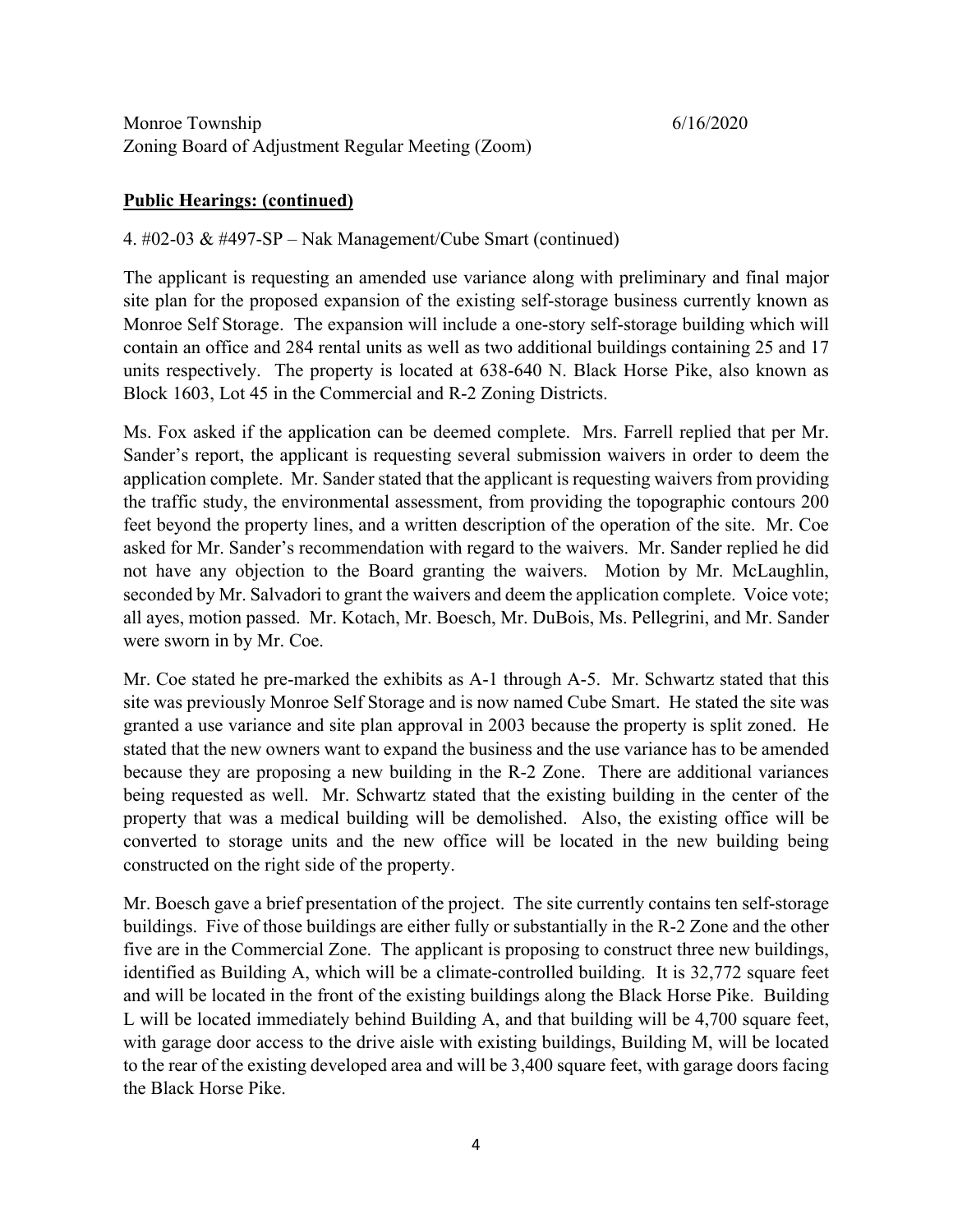#### **Public Hearings: (continued)**

#### 4. #20-03 & #497-SP – Nak Management/Cube Smart (continued)

Building M will be placed in the location of an existing paved surface immediately adjacent to the detention basin. Currently the existing driveway configurations do not comply with the State Highway Access Code requirements. The proposed reconfiguration will bring the driveways into compliance. Nine parking spaces are proposed immediately adjacent to the office of Building A shown on Exhibit A-2. The circulation within the site will remain the same. There will be an expansion of the drainage facilities to accommodate the additional impervious surface. The expansion in the rear of the site will not impact the designated wetlands as all the proposed improvements are forward of the previous limit of development.

Mr. Boesch stated that there isn't any negative impact concerning Building M and he feels it will be an improvement over the existing condition which was provided to be an outdoor storage area. By converting the outdoor storage area to an indoor storage area, it will eliminate any noise associated with the outdoor storage as well as the building now being sort of a sound buffer for any activity within the site. With regard to the R-2 Zone existing on the property, Mr. Boesch did not believe it would be possible to have any type of residential uses on the site given there isn't really access except through the commercial uses. There is a buffer variance required for Building M as it is twenty-four feet from the property line; however, there is an existing condition that is already deficient with regard to the buffer and they are not significantly exasperating that condition.

The access to Building A will be from the parking lot. There are nine parking spaces proposed in front of Building A; a variance is required for this condition. Ms. Pellegrini stated that the parking requirement is two spaces for every hundred units and two additional spaces for the office. The number of required parking spaces would be one hundred and eighty-one spaces which is excessive for this use. Ms. Pellegrini stated the variance is still required but she agrees its excessive to have one hundred and eighty-one parking spaces on this site. Mr. Kotach stated that only really parking needed on the site is in front of the office as people who are accessing their storage unit typically just pull up in front of the unit from the drive aisle.

Mr. Sebastian commented that he thought the right side of the property was not allowed to be developed as per the approval back in 2002. Mr. Schwartz replied that he has been involved with the site from the beginning in 2002 and this question came up a few years ago. There was never a restriction on that part of the property, it was just left open for future development. Ms. Pellegrini commented that there is a twenty-foot access easement on that side of the property which goes to some properties in the rear. Mr. Schwartz explained the access easement was put in place because the property owner of this site owns the property behind what is the karate business, so this was put in place for access in case he couldn't get access from Hoffman Ave.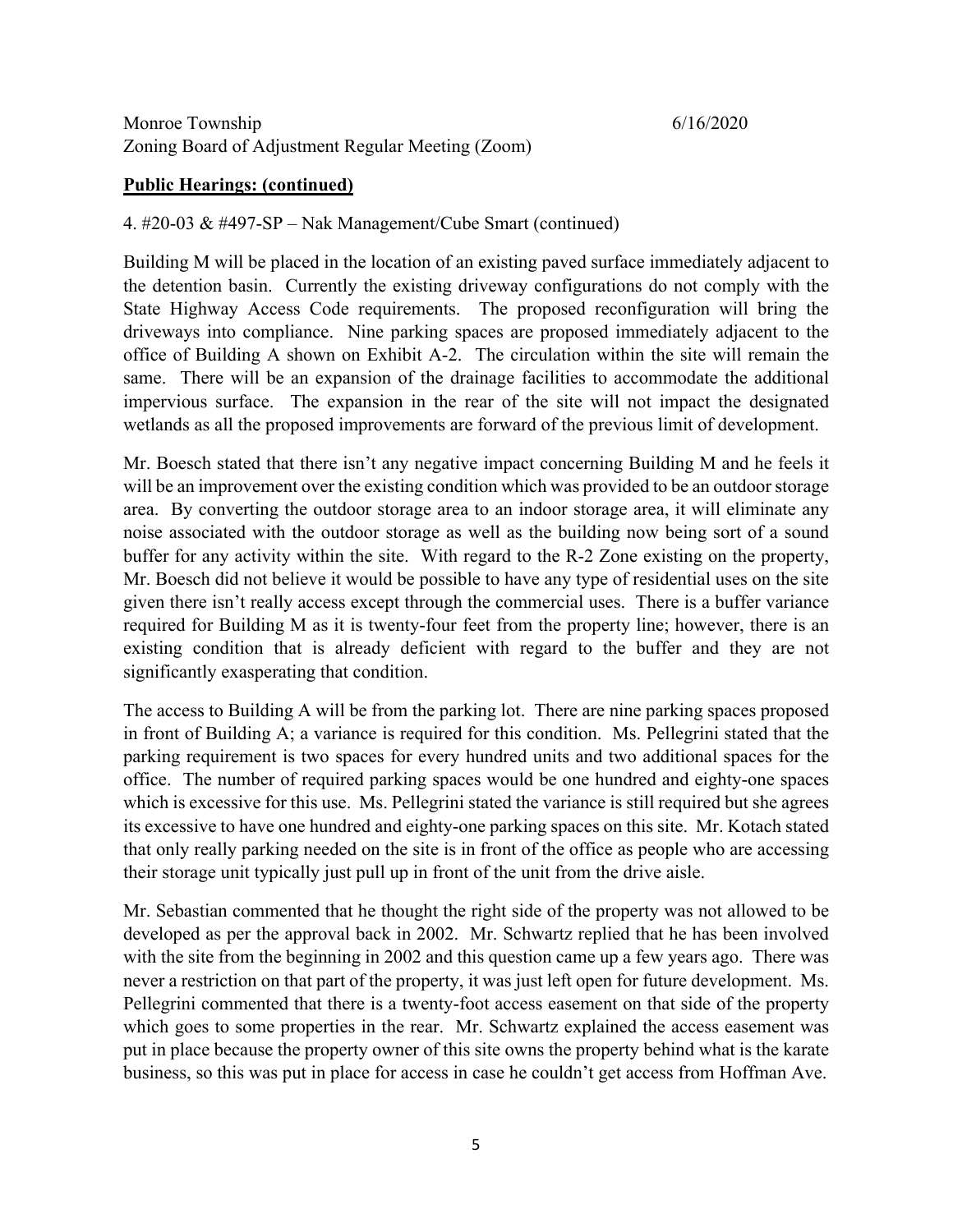### **Public Hearings: (continued)**

4. #02-03 & #497-SP – Nak Management/Cube Smart (continued)

Ms. Pellegrini reviewed her report for the Board. In accordance with the prior approval, the environmental limits are to be enforced and this plan does not encroach into those areas even though they are changing things, they are not going beyond the limits. There are four (D3) variances based on the conditional use requirements; one being the two-story building that's being converted, the minimum buffer already discussed and not a significant impact, the offstreet parking already discussed, and the fourth one is from the requirement to provide a loading lane in addition to the access aisle. The previous approval was silent on this issue but it appears that the aisles are functioning as two-way; however, based on her experience, Ms. Pellegrini stated that even if someone is parked to unload or load, another vehicle can get by due to the width of the access aisle.

She asked the applicant to provide some testimony with regard to street lighting. The bulk requirements are all good with the exception of the buffer which was discussed. On the previous plan there was a variance granted on the west side for five feet and they were supposed to plant arborvitae but the plan did not address that area. There were six items not on the plan; however, the applicant did revise the plans and four of the items were addressed but Ms. Pellegrini indicated two of the items were not. The first is to show the approved wetlands line and then addressing the arborvitae screening along the western property line. Also the circulation arrows appear to show a conflict in the front of Building A where there is one way coming in and one way going out to the Black Horse Pike but there are cross two-ways in front of Building A that could be a problem and she asked that the applicant address that issue.

Mr. Boesch replied that they have provided a lighting plan in the plan set. It is not street lighting but LED shoebox style fixtures. Ms. Pellegrini replied she just wanted to be sure that the lighting is in conformance and similar to what is already provided on the site. Mr. Boesch agreed to provide what ever is required. With regard to the wetlands line, Mr. Boesch stated they have to contact CES for the plotting of the wetlands line; however, they are not changing or developing anything in the area of the wetlands. Ms. Pellegrini replied it would be helpful to have it on the plan and she does understand they are working within the current limits, but if it's possible to obtain it, it would be best to have it on the plans. Mr. Boesch stated he will give his best effort to tract it down and provide it on the plans. With regard to the western property line, it was determined that the area is heavily wooded and no plantings would be required and the applicant would request a waiver and provide photographs to show the existing vegetation.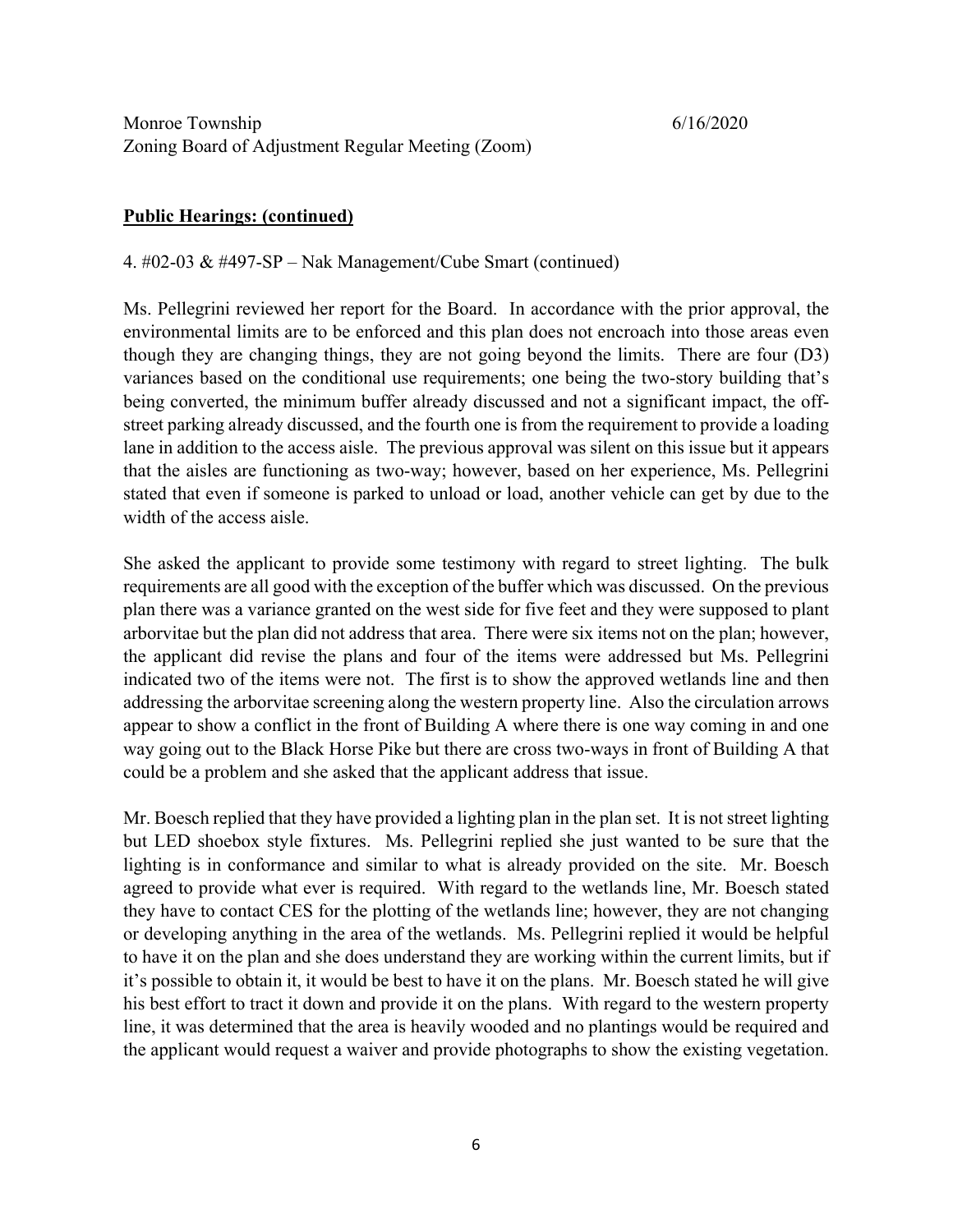# **Public Hearings: (continued)**

4. #02-03 \$ #497-SP – Nak Management/Cube Smart (continued)

With regard to the conflicting circulation in front of Building A, Mr. Boesch stated that the aisle adjacent to the loading zone, that is part of the one way in and that they would provide do not enter signs so that people using the parking spaces in front of the office cannot go out the ingress drive, they can only go to the exit driveway. Ms. Pellegrini stated she is okay with solution. Mr. Kotach commented on a patron having entered the site and their unit and for whatever reason they now have to go to the office, they could follow the driveway around to the parking spaces but then would not be able to go out the southern end of the site, they would have to leave via the northern driveway.

Mr. Sander reviewed his report for the Board. He stated that since he issued his report the applicant has revised the plans which addresses most of the items listed in his report. With regard to the drainage, catch basin number two, they have the inverts and they should have the crowns matched on the storm pipe otherwise the eighteen inch pipe will perform like a fifteen inch pipe. Mr. DuBois replied that they can fix that issue. The plans show four red maple trees over the proposed septic field for the septic system. Mr. Sander stated there should not be any trees planted in that area. Mr. Boesch stated that was an oversight on his part and he will relocate those trees elsewhere on the property. Mr. Sander commented the Gloucester County Board of Health will have to grant approvals for the septic system. Mr. Boesch replied that they are working with them on that issue and they will comply.

Mr. Mercado asked if the Fire Official has approved the plan with regard to the width of the drive aisles and if a fire truck would be able to make the turns off the Black Horse Pike. He stated there may be some reconfiguration needed to the landscape island to allow their trucks to make that turn. Mr. Boesch stated he will reach out to the Fire Official with regard to the turning radius. Mr. Kotach asked if the landscape island is necessary. Ms. Pellegrini replied that she prefers the landscape island to remain for proper traffic control but it can be modified if necessary. After some discussion, it was determined that they would look at that issue and modify the landscape island if deemed necessary by the Fire Official. Mr. Kozak commented that the at the north driveway heading out to the Black Horse Pike, there should be two signs on either side saying do not enter so if someone misses the first entrance they will see the sign and know they cannot enter at the egress driveway. The applicant was in agreement with installing the signs.

Motion passed to open the hearing to the public. There being none, motion passed to close the hearing to the public.